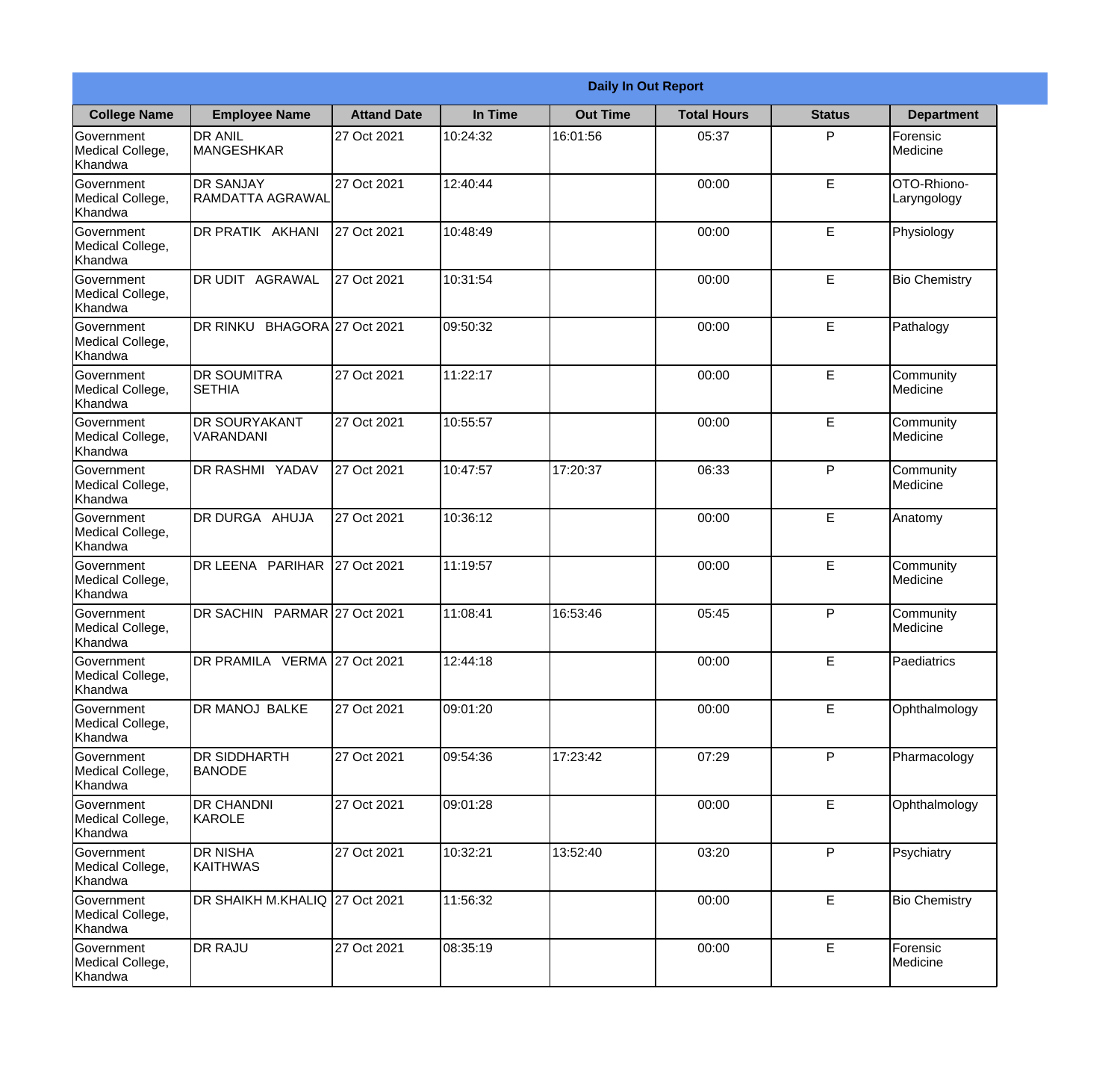| <b>Designation</b>                  | <b>Category</b> |
|-------------------------------------|-----------------|
| Assistant Professor   Para Clinical |                 |
| Professor                           | Clinical        |
| Assistant Professor   Non Clinical  |                 |
| Associate Professor Non Clinical    |                 |
| Assistant Professor   Para Clinical |                 |
| Assistant Professor   Para Clinical |                 |
| Demonstrator/Tutor   Para Clinical  |                 |
| Assistant Professor   Para Clinical |                 |
| Demonstrator/Tutor   Non Clinical   |                 |
| <b>Assistant Professor</b>          | Para Clinical   |
| Assistant Professor                 | Para Clinical   |
| Professor                           | Clinical        |
| Assistant Professor Clinical        |                 |
| Associate Professor Para Clinical   |                 |
| Assistant Professor                 | Clinical        |
| <b>Assistant Professor</b>          | Clinical        |
| Professor                           | Non Clinical    |
| Demonstrator/Tutor   Para Clinical  |                 |

## **Daily In Out Report**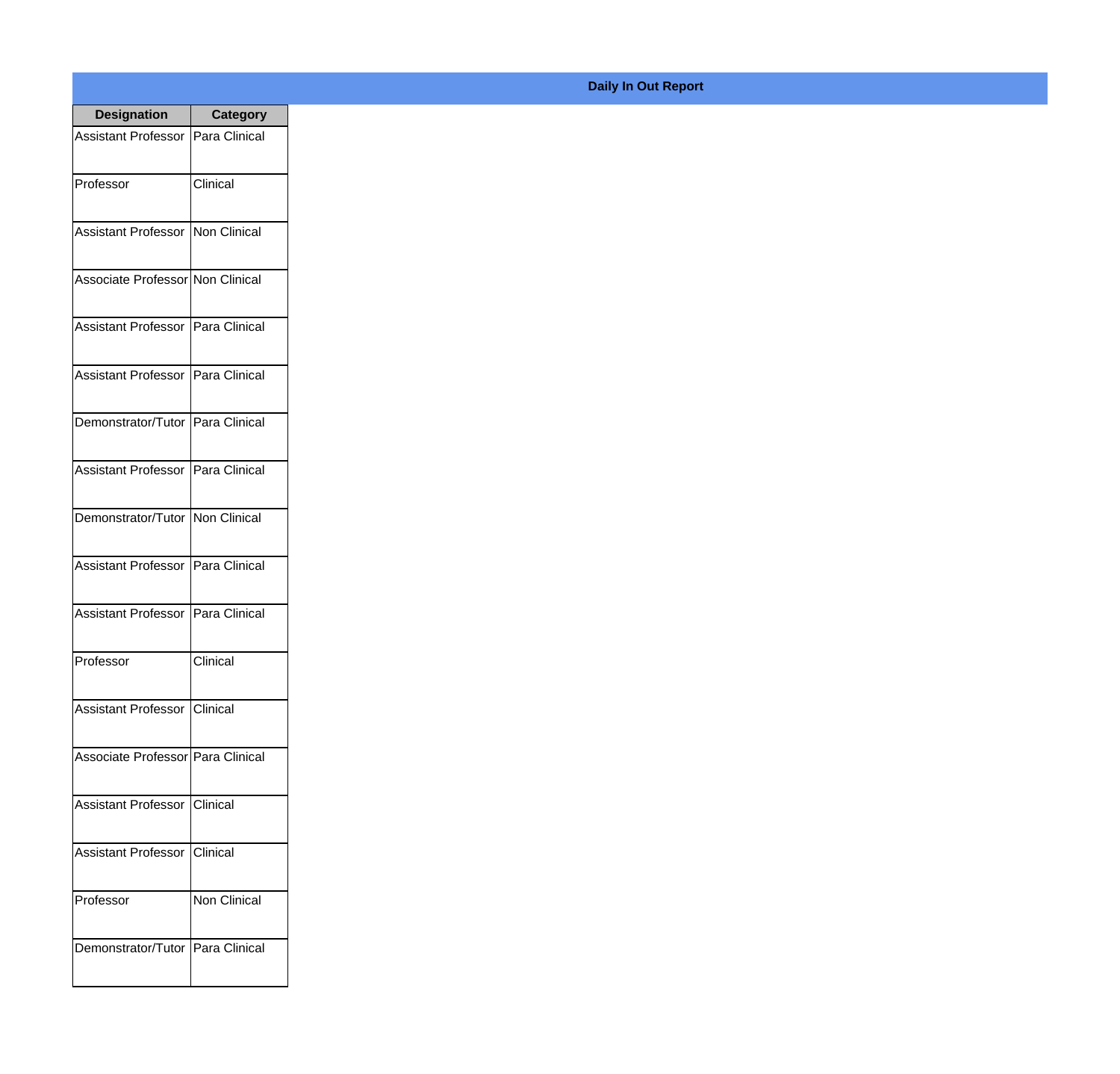|                                                         |                                           |             |          |          | <b>Daily In Out Report</b> |   |                             |
|---------------------------------------------------------|-------------------------------------------|-------------|----------|----------|----------------------------|---|-----------------------------|
| Government<br>Medical College,<br>Khandwa               | <b>IDR RANJEET</b><br><b>BADOLE</b>       | 27 Oct 2021 | 10:59:12 |          | 00:00                      | E | <b>General Medicine</b>     |
| Government<br>Medical College,<br>Khandwa               | <b>DR ASHOK</b><br><b>BHAUSAHEB NAJAN</b> | 27 Oct 2021 | 11:40:15 | 15:46:24 | 04:06                      | P | Forensic<br>Medicine        |
| <b>Government</b><br>Medical College,<br><b>Khandwa</b> | IDR PRIYESH<br><b>MARSKOLE</b>            | 27 Oct 2021 | 17:20:18 |          | 00:00                      | E | Community<br>Medicine       |
| Government<br>Medical College,<br>Khandwa               | <b>DR SANGEETA</b><br><b>CHINCHOLE</b>    | 27 Oct 2021 | 11:13:01 |          | 00:00                      | E | Physiology                  |
| Government<br>Medical College,<br>Khandwa               | DR SUNIL BAJOLIYA                         | 27 Oct 2021 | 11:41:06 |          | 00:00                      | E | OTO-Rhiono-<br>Laryngology  |
| Government<br>Medical College,<br>Khandwa               | DR NISHA MANDLOI<br><b>PANWAR</b>         | 27 Oct 2021 | 16:44:21 |          | 00:00                      | E | Obstetrics &<br>Gynaecology |
| Government<br>Medical College,<br><b>Khandwa</b>        | <b>DR MUKTESHWARI</b><br><b>GUPTA</b>     | 27 Oct 2021 | 11:48:02 | 17:04:34 | 05:16                      | P | Pharmacology                |
| Government<br>Medical College,<br><b>Khandwa</b>        | <b>DR PURTI AGARWAL</b><br><b>SAINI</b>   | 27 Oct 2021 | 10:36:25 |          | 00:00                      | E | Pathalogy                   |
| Government<br>Medical College,<br>Khandwa               | DR YASHPAL RAY                            | 27 Oct 2021 | 14:51:36 |          | 00:00                      | E | Anatomy                     |
| Government<br>Medical College,<br>Khandwa               | RENU WAGHMARE                             | 27 Oct 2021 | 11:46:40 |          | 00:00                      | E | Community<br>Medicine       |